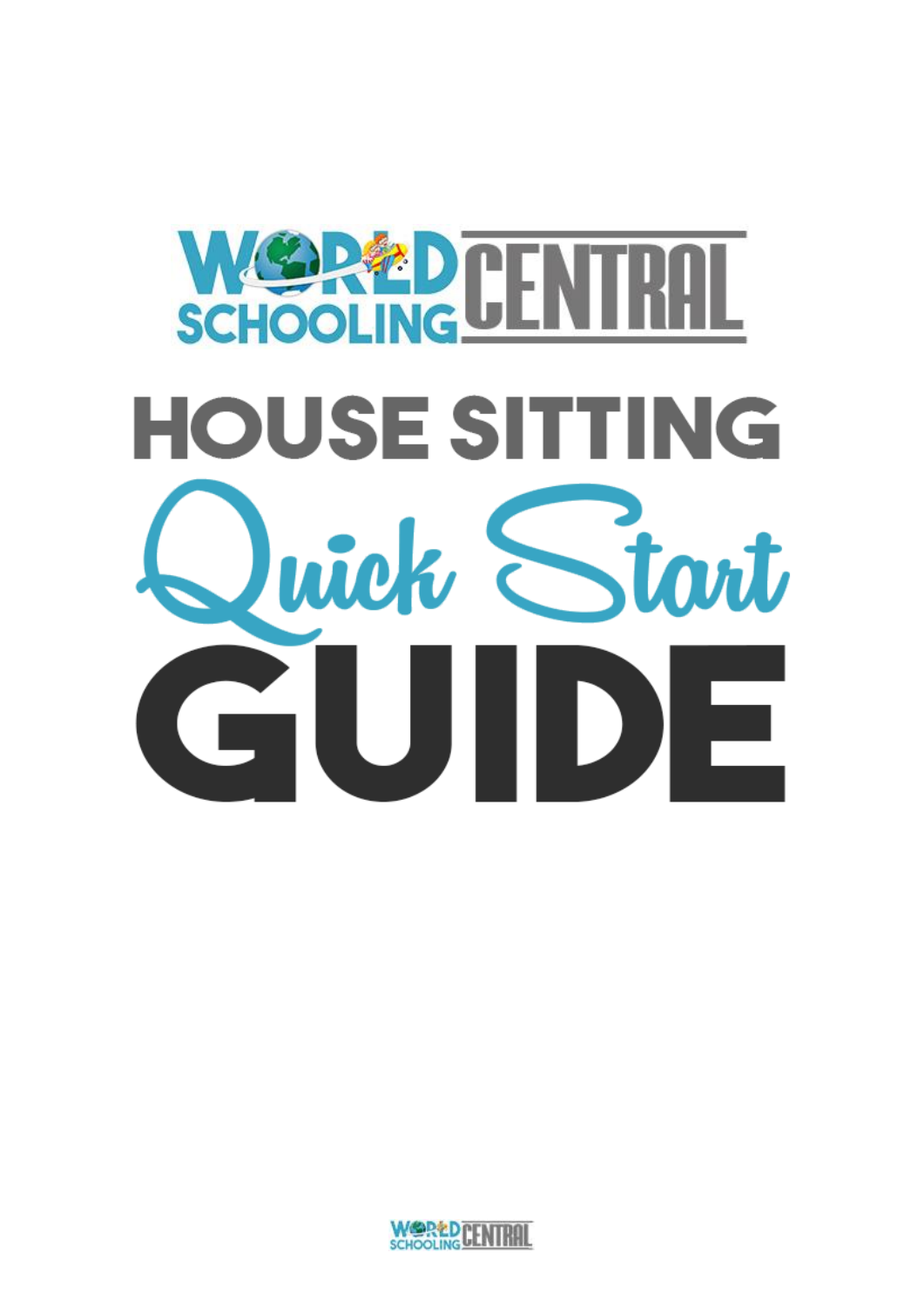## Hello

Hello, and welcome to the world of House and Pet Sitting. Whether you are brand new, trying to improve your success rate or been house sitting for a while, I'm glad you're here.

In this "House Sitting Quick Start Guide," you are going to learn the first steps to getting started. From finding housesits, and writing your profile to choosing the right photos and securing your very first sit!

## A Quick Intro

Before we go too far, I want to quickly introduce myself!

My name is Karen King. I'm a proud Aussie, Wife, Mum of 2, worldschooler and full-time international house sitter! My husband, kids and I began our crazy adventure in 2015. At that time we realized we weren't happy in our lives. We were frustrated with the constant repetition and knew that there had to be more to life than just existing.



So we made the decision to completely overhaul our lives – we sold everything we owned and in January 2016 left our home without any plans to return. As part of our adventure, we chose to use house and pet sitting as our primary means of accommodation. At the time of writing this, almost 2.5 years later, we've just completed our  $30<sup>th</sup>$  sit and have nothing but  $5<sup>*</sup>$ reviews!

House and pet sitting has been an incredible way to travel the globe. It has allowed us to live in cities and countries that we may otherwise never have dreamed of visiting. Our adventures have literally followed the availability of house sits, resulting in some destinations we'd never even heard of!

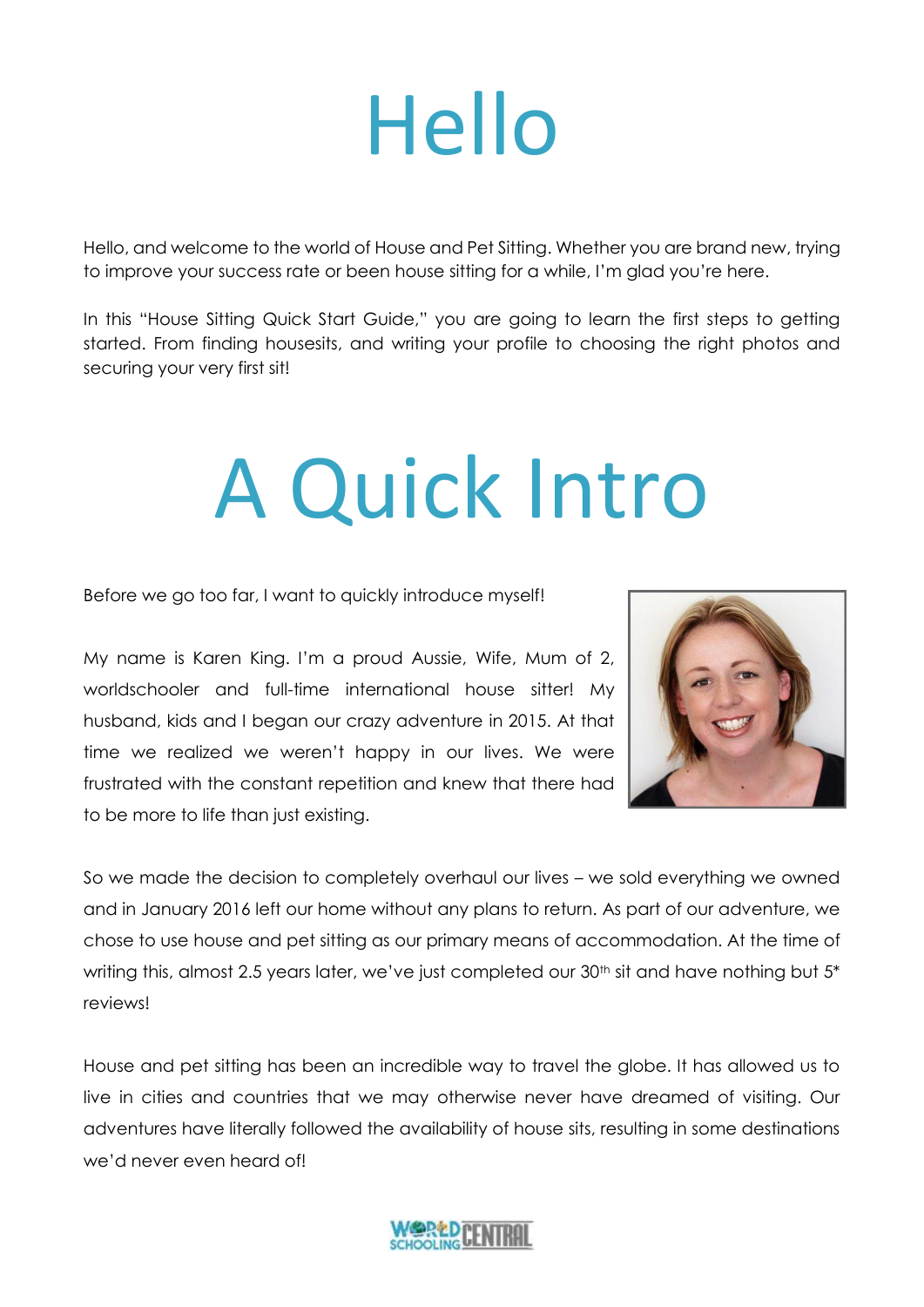From 5 weeks in hazy Nanjing, China and a month in the desert of Al Ain in the United Arab Emirates to living in the icy snow of Malmo, Sweden, never could we have imagined where our house and pet sitting adventures would lead! But here we are, 30 sits later, and it is now the only way we want to travel!

Our site, House and Pet Sitting Guide, has come about because I truly love introducing people to the joys of housesitting and I wanted to create a space where I could share my knowledge and do my best to help people get started!



Enjoying the spoils of our stay - Singapore

I hope you enjoy this guide and the information I share on the site – and of course, if you ever have any questions you are welcome to email me directly at [info@worldschoolingcentral.com.](mailto:info@worldschoolingcentral.com)

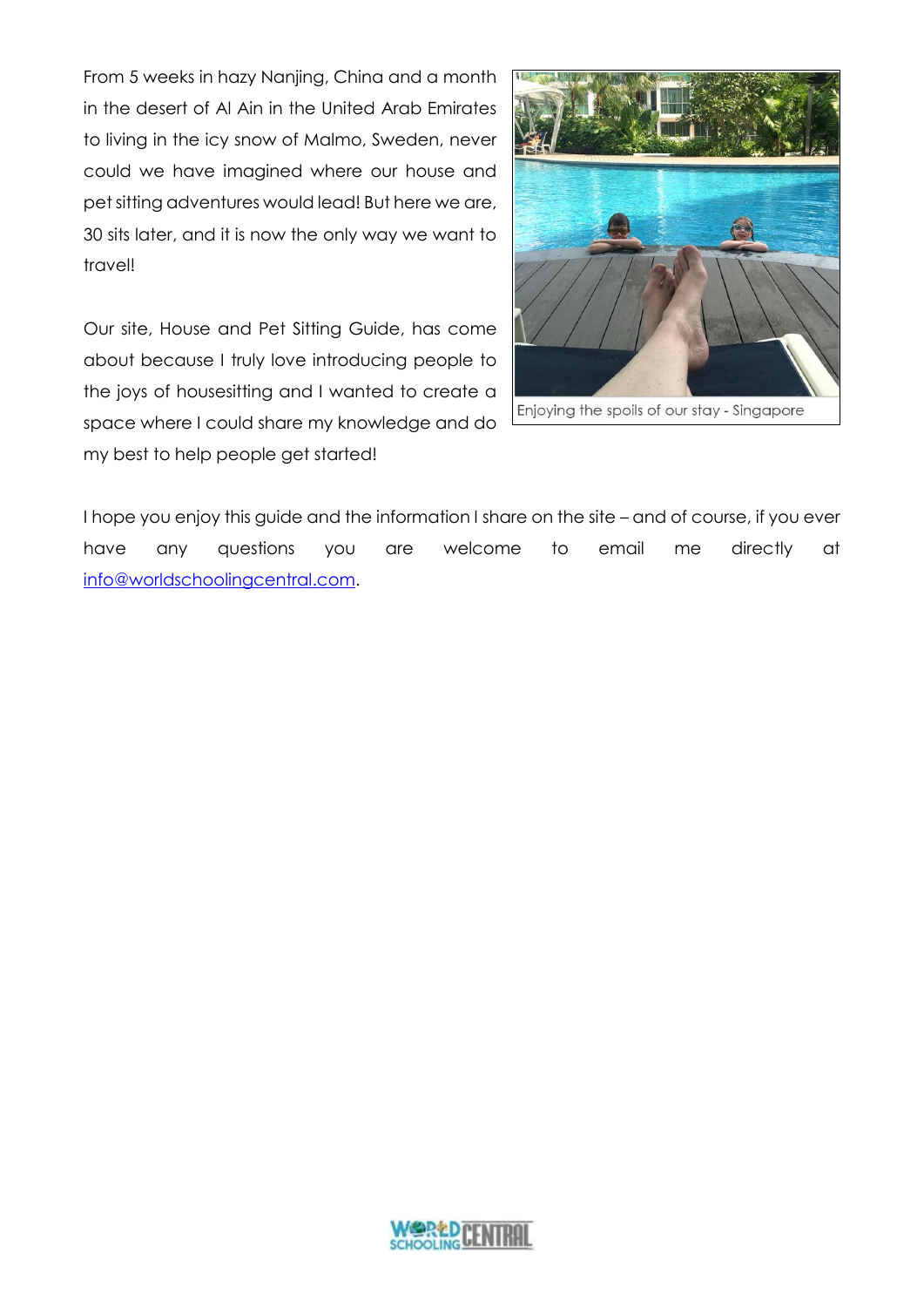## The Benefits

House and pet sitting is becoming more and more popular on a daily basis, but what are the benefits, WHY is it so popular? Here are just a few reasons:

## Save Money

Of course, the first benefit of house and pet sitting that springs to mind is the money you can save on accommodation. No matter where you are, accommodation costs are a significant percentage of a vacation budget. In fact, many sources report an average of 25%! If housesitting is your primary accommodation, that's a huge portion of spending money available for other parts of your trip.

How much can you save? In the past few years of travel, I've calculated an average annual saving of \$USD25,000-\$USD30,000! Now to be fair, this was calculated purely by the number of housesitting nights, at a rate we might otherwise need to pay for a standard hotel. It doesn't take into consideration the actual style of accommodation we had while housesitting, for which we'd certainly have paid a lot more than a standard hotel room. As a quick example, we spent 5 weeks housesitting in a 5\* suite in Nanjing, China, which would otherwise have cost us a whopping \$USD11,000!!!

Another, less obvious money saving opportunity, is in the fact that these homes have a kitchen. While staying in a hotel, you are forced to eat out for every meal. In a home, if needed, or even wanted, you have the benefit of a kitchen which allows you to enjoy some meals at home.

Of course, house sitting isn't entirely free. Sure, there is no money physically changing hands, but the extraordinary care of both homes and pets taken by house sitters is critical to a successful sit. This love and care are invaluable to homeowners, and it is why the concept of house sitting works so well!

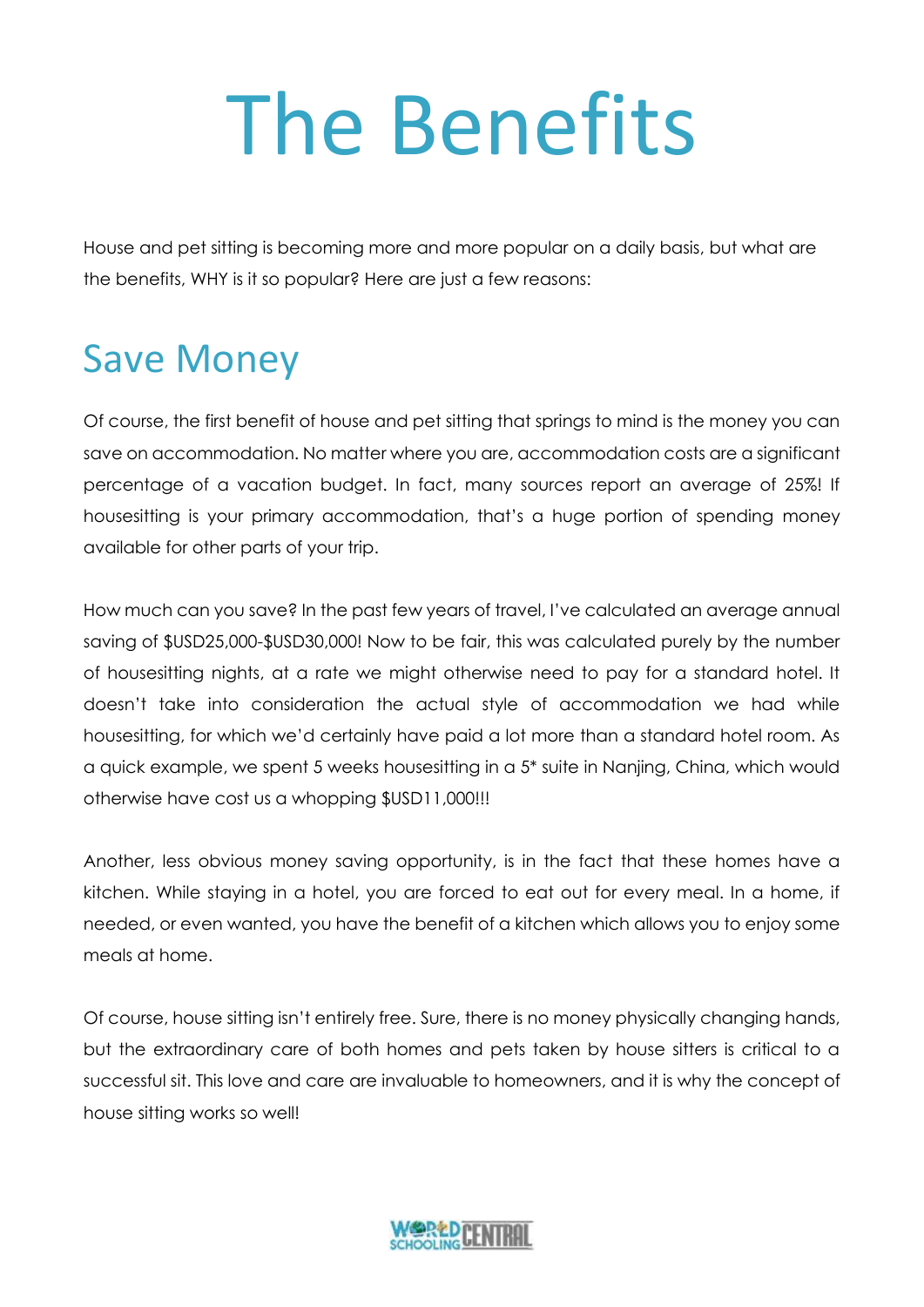## Visit like a local

If you are anything like us, you enjoy getting to know the local way of life. We love nothing more than getting out amongst it, shopping where the locals shop and eating at the little street stalls. Sure, tourist attractions have their place, but how do you truly explore a city, staying in a hotel in the middle of a tourist area?

Living like a local gets even easier when homeowners leave their recommendations! Favorite restaurants, cultural activities, and local shopping areas. You truly get to see a city for what it really is!

### **Transport**

As if free accommodation isn't enough, it's not unusual for homeowners to leave a car for us to use. With the correct insurance and a copy of drivers' licenses, it's relatively simple, and another great way to save money while traveling.

### Pets

We are pet lovers. We've always had animals, and I simply couldn't imagine life without them. And having them while on vacation can definitely add to the experience.



Our first fury friend. Perth, Australia

We love exploring a new city while we take our new friends for their walk. Visiting the beach on a beautiful summer evening while the dog plays in the water. Wandering the local area and seeing the city from a different perspective. Or just curling up on the couch at night and having a pet cuddled into you… there are so many ways a vacation is better.

Be it dogs or cats, farm animals or reptiles, the possibility of what we encounter is endless, and with

kids, we've found that pet sitting certainly improves their experience as well. In the time

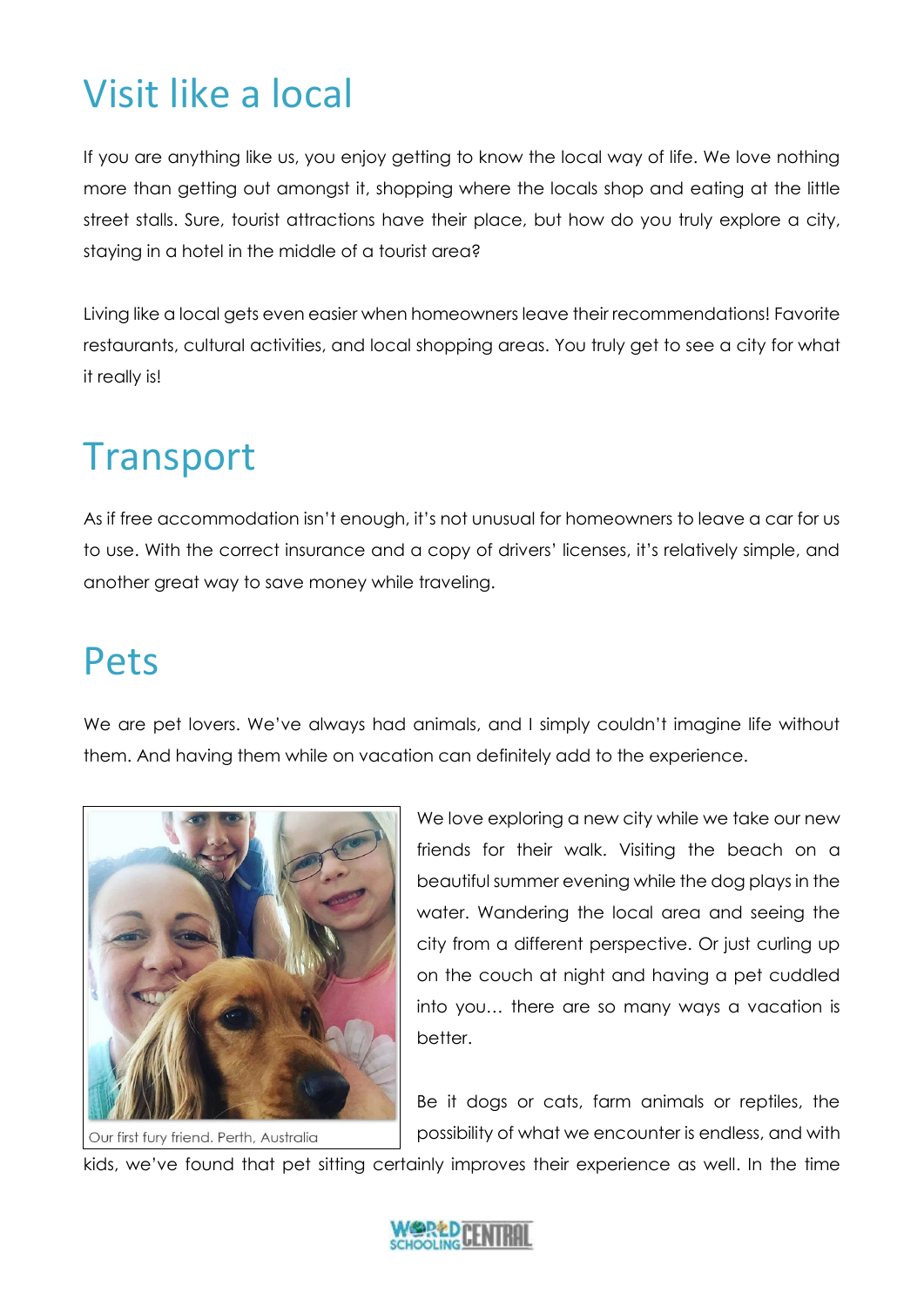we've traveled so far we've cared for over 50 dogs, 30 cats, turtles, chickens, birds, geese, ducks, turkeys and much more!

## Space

No matter who you are, space is important – space to move, to relax and as a family, space to get away from each other when it's needed. Paying for large accommodation is a huge expense. As house sitters, we often enjoy a 3 or 4 bedroom home, with full kitchen facilities and all the comforts we could hope for, at no cost!



There are so many benefits to housesitting. These are just a couple that come to mind. In reality, this entire guide could simply be about the benefits of house sitting… but I think, by now, you've figured out how incredible housesitting is. So let's move on and share some hints and tips to get you started!

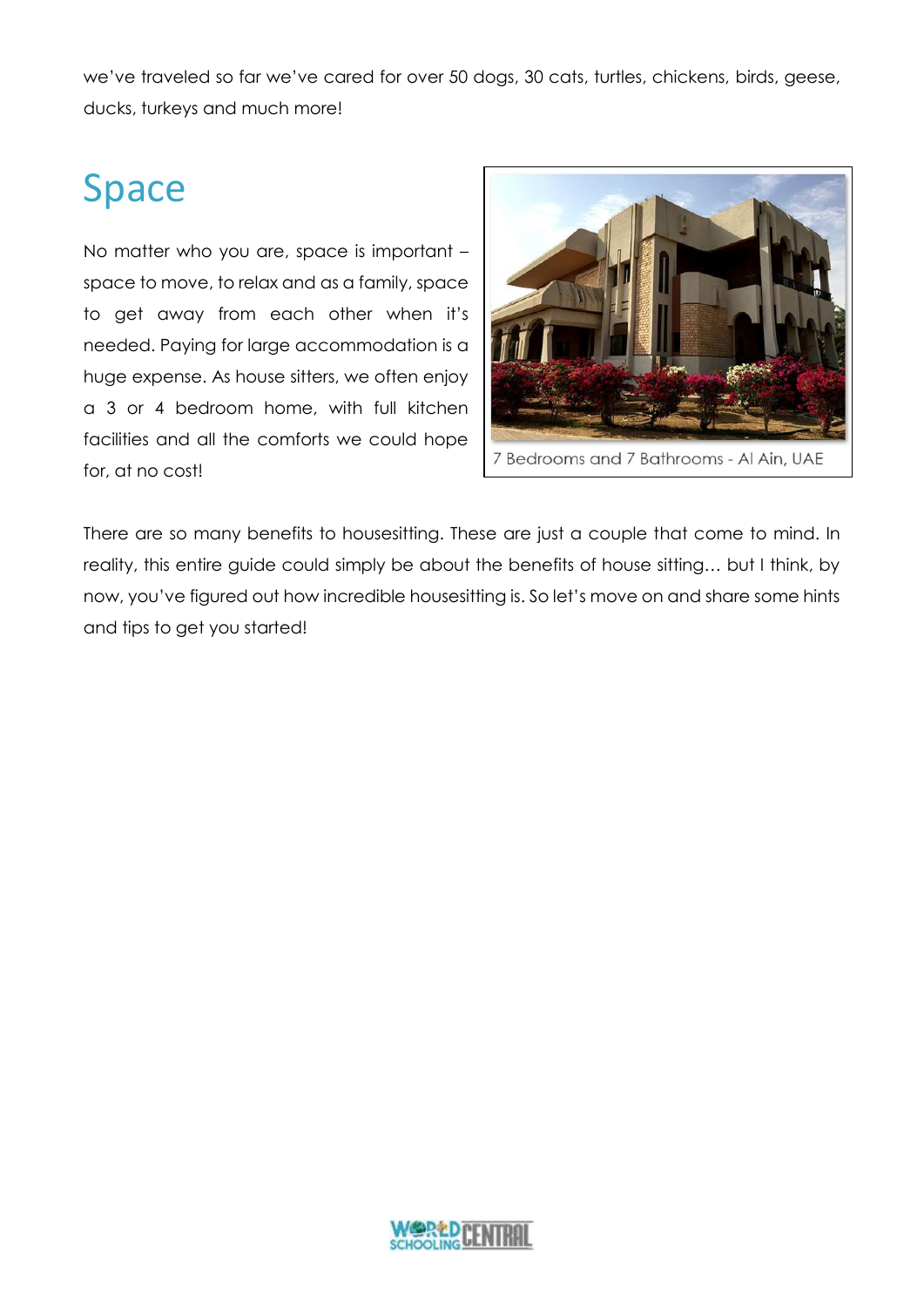# Getting Started

Ready to get started? Let's do this!

In this section, I will step you through the basics of becoming a house sitter. I'll show you where to find house and pet sitting opportunities, how to create an awesome profile that homeowners will love, discuss the application process and touch on how to be a successful sitter, to ensure you get a 5<sup>\*</sup> review!

### Join a Housesitting Website

There are many ways to find housesits and with its growth in popularity, there are more and more resources every day! Be it friends and family, Facebook Groups, or professional paid sites, a house sitting opportunity can come from anywhere, each with their own benefits.

When you are getting started, my advice is to join the world's largest housesitting website, Trusted Housesitters [\(save 20% by](http://www.worldschoolingcentral.com/trusted-house-sitters)  [using this link to join!\)](http://www.worldschoolingcentral.com/trusted-house-sitters) It has a huge array of house sitting opportunities, is super easy to use and you can set up email alerts so that you receive updates each day.



Enjoying the spoils of our stay - Singapore

The joining fee is \$USD119.00, the cost of which you'll save in your first night's accommodation. [However to save 20%, click here.](http://www.worldschoolingcentral.com/trusted-house-sitters)

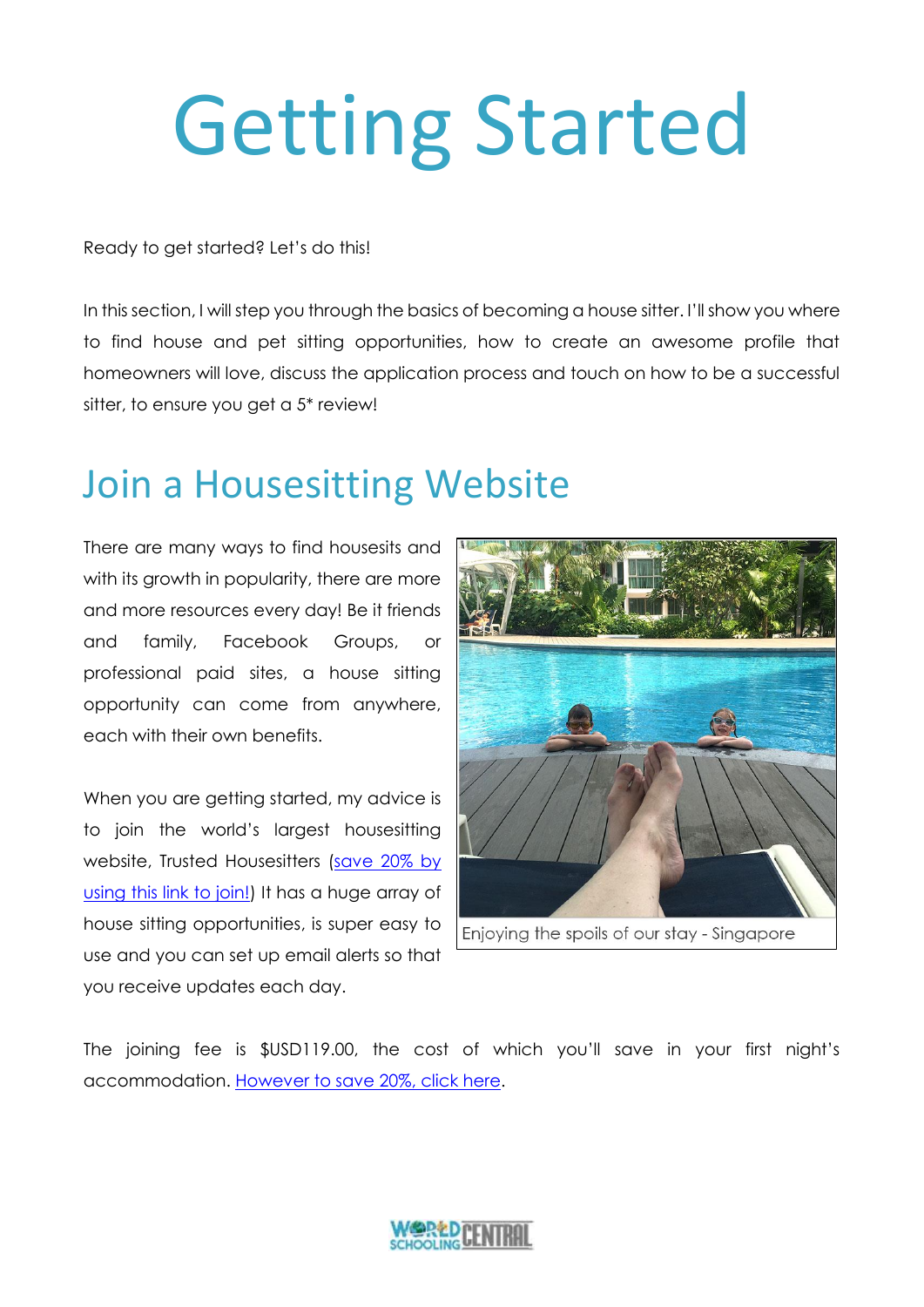Joining as a Member, as opposed to viewing as a Guest, is critical in obtaining a sit. Members get notification of new opportunities a full 24 hours ahead of non-members. This 24-hour window makes all the difference in getting selected (see why below).

Other sites that you might like to look into as well include [House Sit](http://www.worldschoolingcentral.com/housesitmatch) Match (one of my personal favorites! Their customer service is brilliant!), [Nomador,](https://www.nomador.com/) [Mind My Home,](https://www.mindmyhouse.com/) [House Carers,](https://www.housecarers.com/) [House](https://www.housesittersamerica.com/)  [Sitters America,](https://www.housesittersamerica.com/) and [Aussie House Sitters.](https://www.aussiehousesitters.com.au/) Another incredible resource is [House Sitting World,](https://housesittingworld.com/) a site that allows you to search most of the major housesitting websites in one place.

## Create an Awesome Profile

Once joined, you need to create a sitter profile. This is your opportunity to sell yourself to potential owners and it's important to get it right! You only need to scroll through the profiles on some sites to see that many sitters don't do a great job of setting up their profile, and it can be extremely detrimental.

#### **Catch their attention in the Profile Heading**

Your profile heading is one of the first elements a homeowner will see, so use it! Write a headline that catches their attention, sparks curiosity, explains how they'll benefit by choosing you, makes them think or solves a problem.

Some examples might include: Stop Looking, I'm Your Perfect House Sitter, 10 Reasons Why I am Just What You're Looking For, Why I'm The Best Sitter On This Site, Quick, and Get in Touch Before Other Owners Do.

#### **Photos That Show You're a Great Choice**

I can't tell you how often a homeowner has told me that we were chosen because of our profile photo. It's simply a selfie of my kids and I grinning like crazy people, but I'm told that our smiles have made people take notice!

It's important that you upload quality photos. Take the time to choose your photos wisely. A photo of you smiling for your profile pic, a photo of you with animals (I like to include a few of these), one with you looking responsible (ie, at home so they can see the quality and cleanliness of your home) and even one with friends or family.

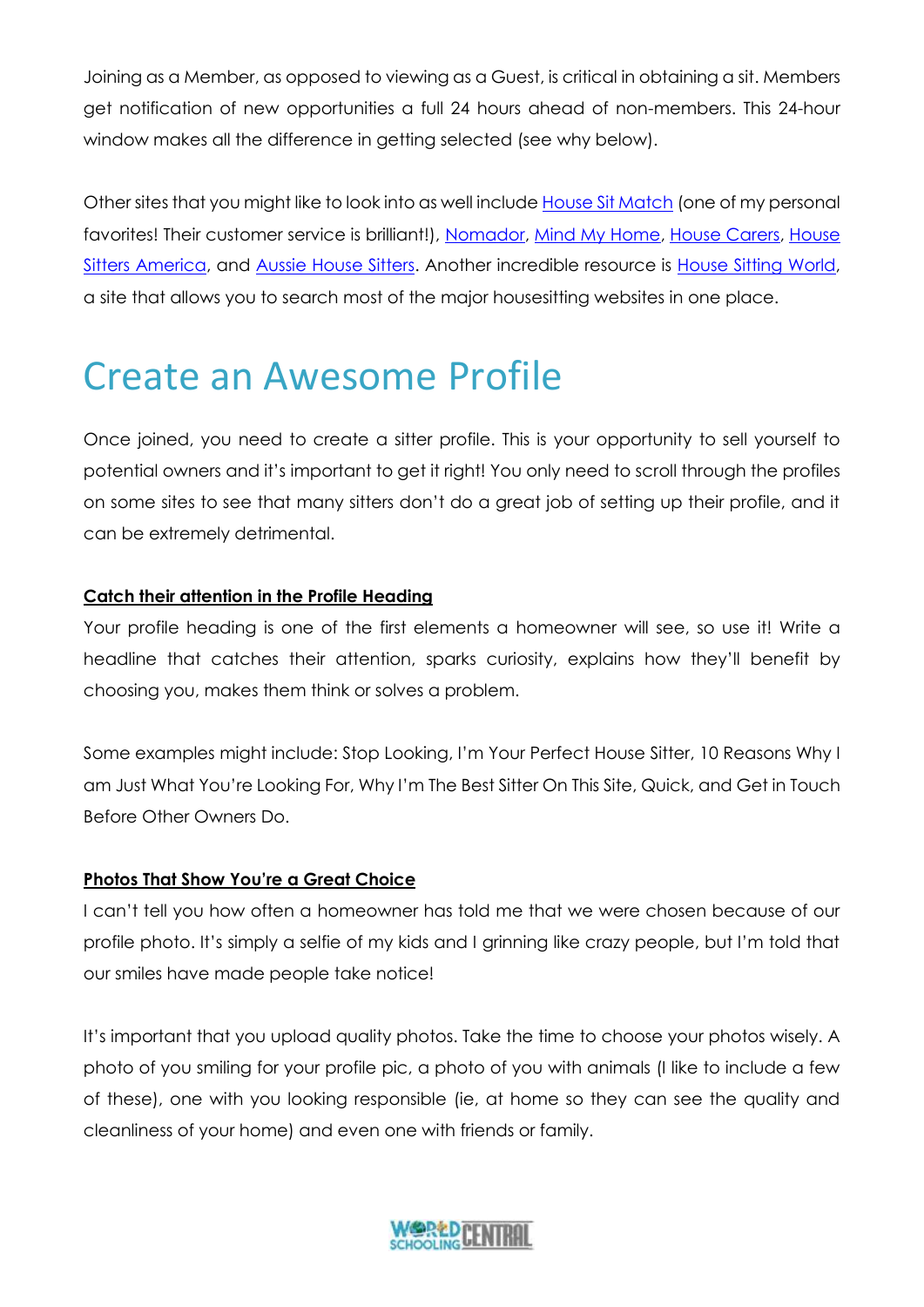#### **Profile**

When it comes to writing your actual profile, it is important that the homeowner gets a good sense of who you are, your love of animals, your experience and how they will benefit from choosing you.

Start with your elevator pitch. If you were in an elevator with a potential owner, what would you say in the limited time you have before either of you gets off? In other words, in just a couple of sentences, why should the homeowner choose you? Explain why you want to house sit, your experience, why they can trust you (get a police check!) and how you will care for their animals while they are away!

## Apply Apply Apply

When it's time to apply, the formula is simple. Write an amazing application letter (a mini version of your profile), apply often, and apply early.

#### **Writing an Application Letter**

As a homeowner looking for house sitters in the past, I was often surprised at the number of short one line applications I would get. It did nothing to catch my attention, and if I was interested, it made me do all the work of finding out more about that person.

On the other hand, many would send a lovely message that not only caught my attention but took the time to explain how I would benefit if I chose them. Before even looking at their profile, I already had a good idea that I liked this person!

Start by catching their attention. Again, use your elevator pitch. Then go into explaining how you can help them. This is not the time to say "we'd love to have free accommodation at your house!" I always like to use their animal's names and make reference to things they've said in their listing as this shows you have actually read what they wrote. Finally, if you are available for interview by Skype, phone call or personal visit, explain that to them and then sign off politely.

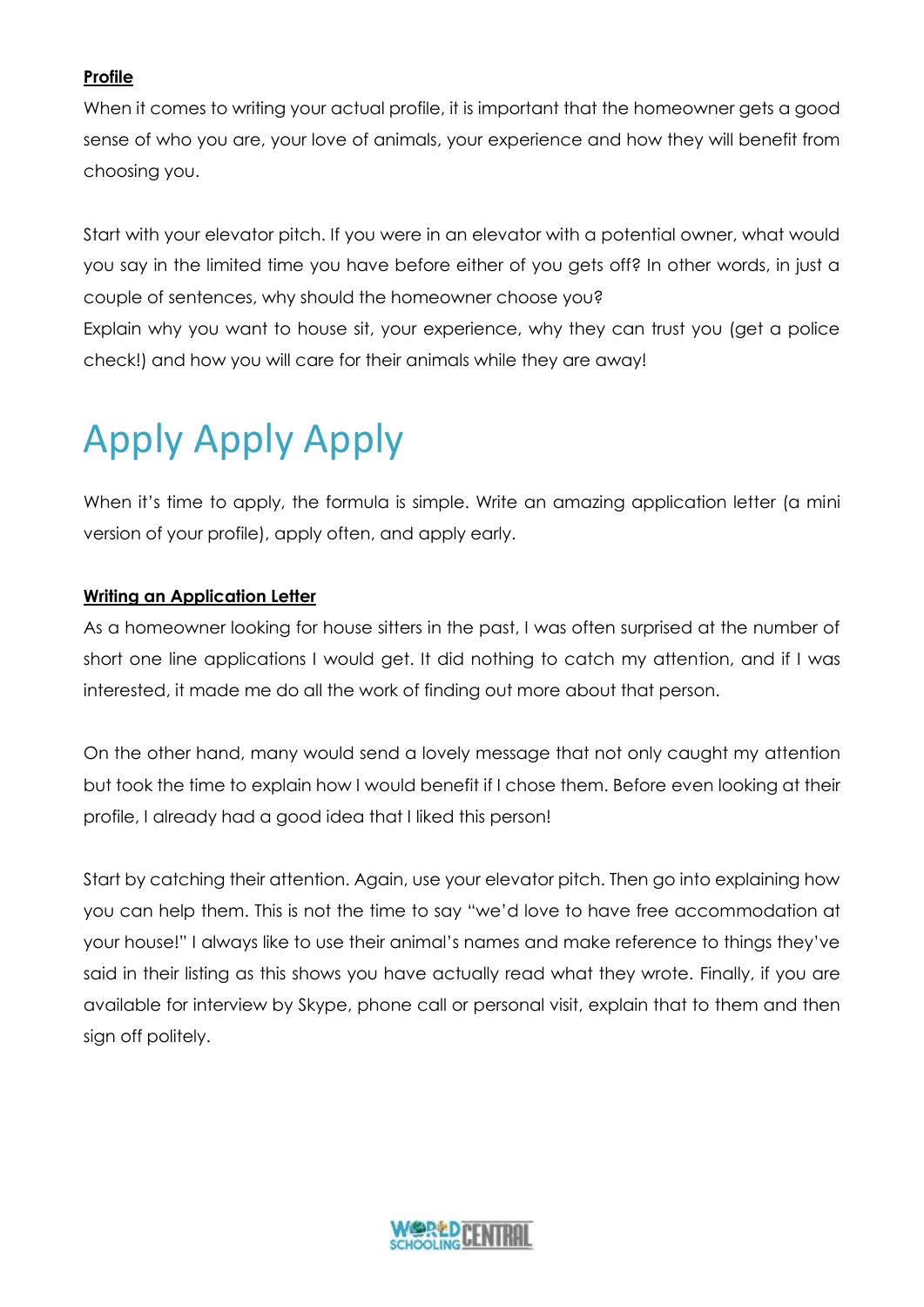#### **Apply Often**

Being selected for a house sit is a bit of a numbers game. With so many house sitters competing against you, you just can't be successful every time. But don't let it get you down. Try and be flexible with your dates and destination and apply for any house sits that could work. The more you apply for, the more likely you are to be accepted, especially when you are just getting started.

#### **Apply Quickly**

Homeowners are often inundated with applications and as you can imagine the people that get the most attention are the first few to apply. Therefore it's super important to be one of the first to apply for a house sit. Check sites regularly, sign up for location-based

Sitter needed 31 May - 03 Jun 2018  $0-3$  applicants  $(?)$ 

notifications when available, and when you find something you like… go for it! Sites like Trusted House Sitters help you with this by showing how many applications have been received. This is a great tool for sitters wanting to apply, but don't let this put you off if the numbers are high. We've regularly been selected for sits that already had 15 or more applications.

#### **Get References**

When you are first getting started, it can be a little harder to be selected as you don't have the experience that others may have. Most sites, however, offer you the ability to ask friends and family for references and these will certainly help.

On sites like Trusted Housesitters, it is super important to get reviews within their system, so your first one or two reviews are critical to success. My advice? Find one or two short, local stays. Even if it's just for 1 or 2 nights. It will be quick and easy for you to do, and a quick boost to your reviews. Once you have a couple under your belt, owners will instantly have a much greater level of trust, and you'll begin to find your success rate improve.

### Be the Best

When you do eventually get your first house sit, be the very best house sitter you can possibly be. I always aim to go above and beyond, to ensure that owners are happy and to help me get a 5\* review (which of course helps you get selected in the future).

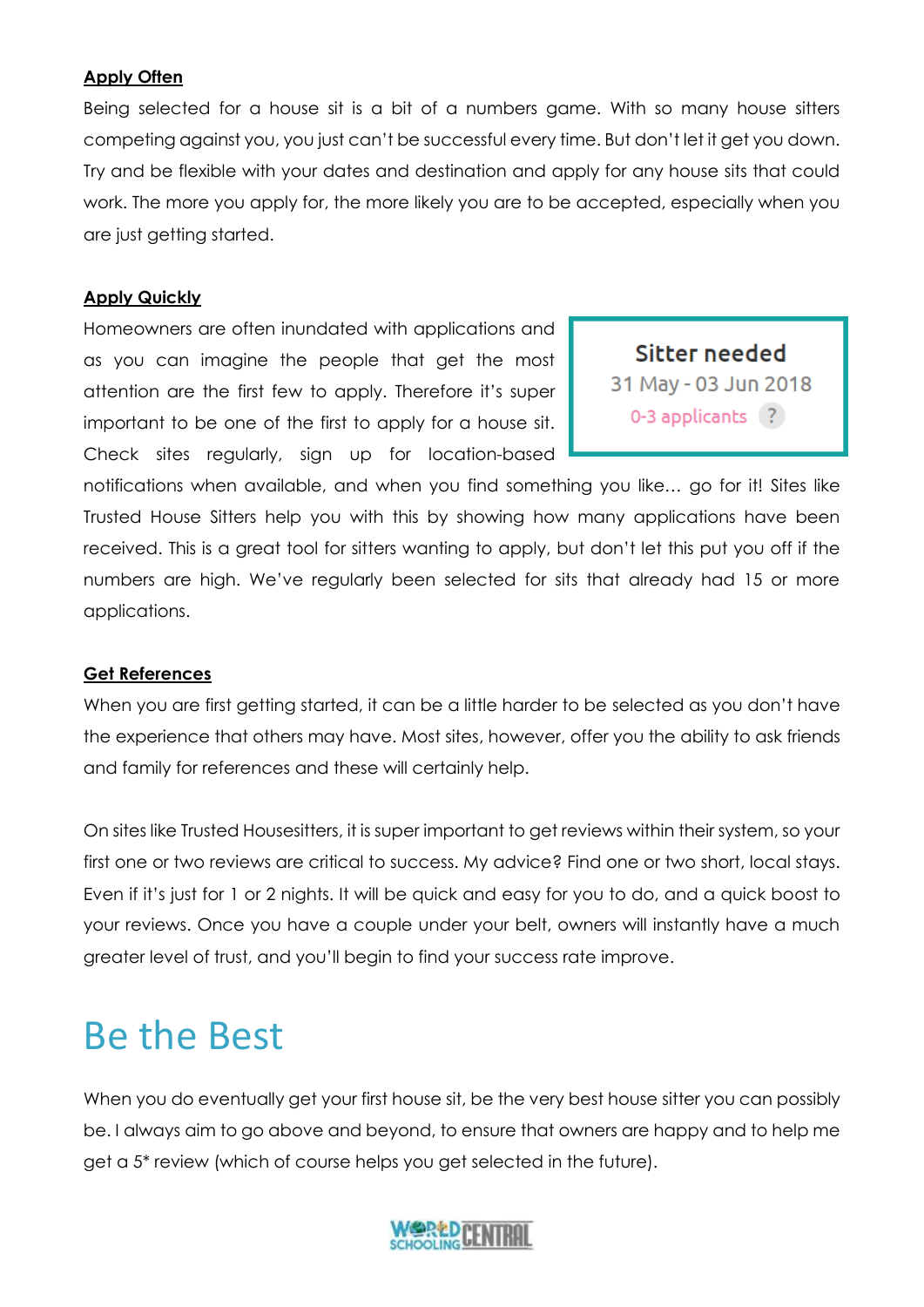How do you achieve this? There are lots of ways to impress your owners, but here are a few that we've found successful:

- **Communicate well** in the lead up to the sit, be sure to keep in touch with them regularly. If you've been selected well in advance, check in every now and then just to say hi. If you don't they may get nervous and wonder if you're going to turn up! Once on the sit, keep in touch with the owners regularly. Update them on how everything is going, and send 1 or 2 photos of their pets so Owners can see how happy they are. If anything does go wrong, be sure to keep in touch with them and always get permission before calling in tradesman etc (unless otherwise advised).
- **Be flexible with your arrival** the homeowner will be very busy getting ready to depart so it's important you fit into their schedule when you arrive. Some owners like sitters to arrive the day before, others the morning of their departure. Ask them what they prefer and then stick to that arrangement (don't be late!)
- Ask lots of questions as they show you around the home and introduce you to their pet/s, you are on display. Show affection to the animals and ask lots of questions so that a) they see you want to do a great job, and b) you understand EXACTLY what is needed. From experience, as long as everyone understands what is expected, the sit will proceed without too many issues.
- **Meet the Owners Requirements**  If you've been asked to walk the dog each day, make sure you do. If you've been asked to water the plants every Monday, make sure you do. The homeowners have trusted you to come into their home, under the promises you've made. We take our job as house sitters very seriously, and always do our best to meet what is asked of us.
- **Leave the home cleaner than you found it** so many times homeowners have actually commented in our review how impressed they were with the cleanliness of their home on their return. They are returning from time away, and as we all know, that first night home is so nice. As the old saying goes "there's no place like home", so you don't want them coming home to a dirty, messy house. Clean the house thoroughly. Wash sheets and have the beds remade, ready for them to sleep in. Wash all towels that you've used, and clean and dust every surface.
- **Stock the fridge** I always like to leave my returning homeowners some basics in their refrigerator to make coming home easier. Milk, butter, and eggs, and sometimes even a home cooked meal (if I've got some idea of what they might like!) This is always appreciated on arrival… just make sure to let them know in advance so they don't stop and purchase these on the way home!